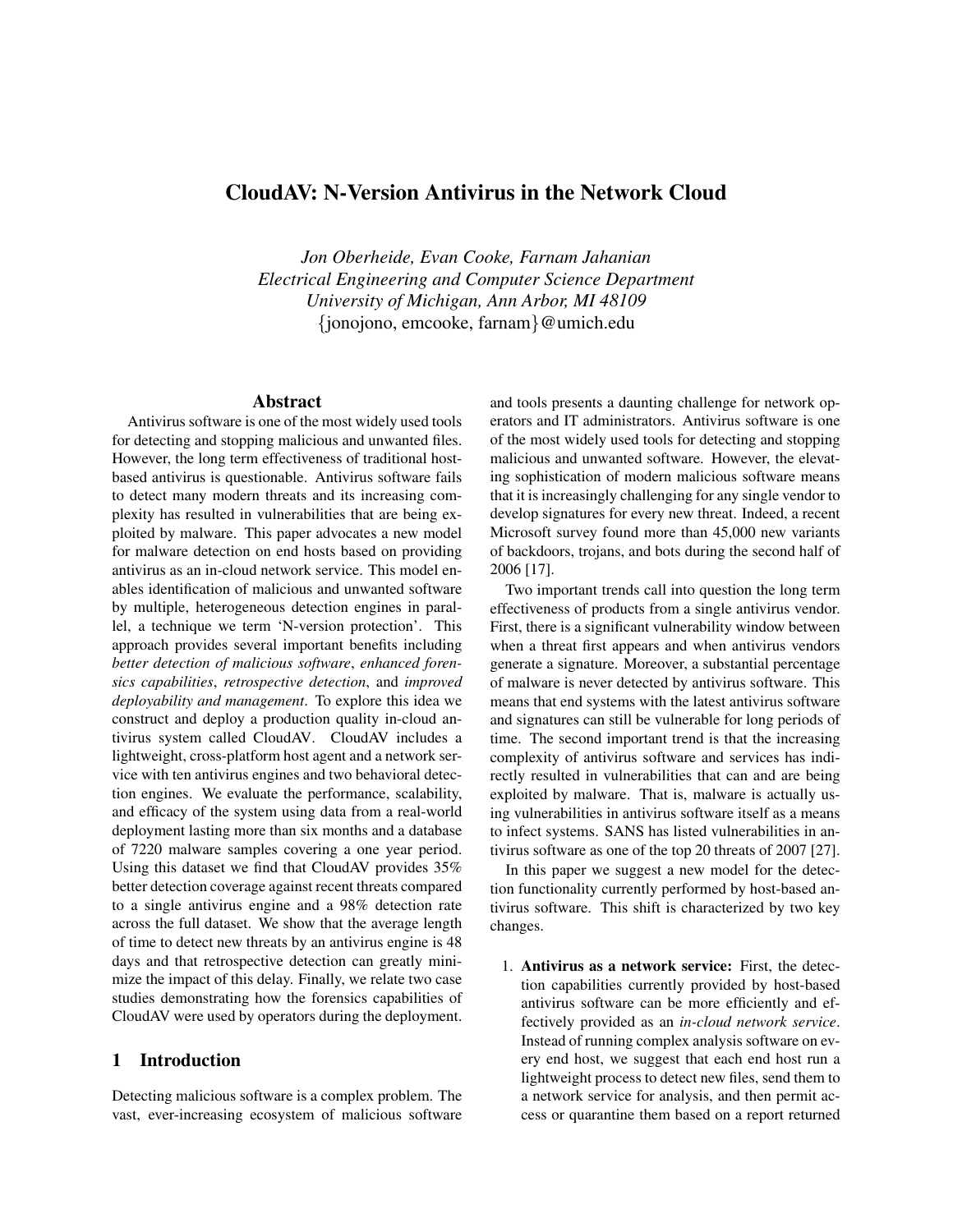by the network service.

2. N-version protection: Second, the identification of malicious and unwanted software should be determined by multiple, heterogeneous detection engines in parallel. Similar to the idea of N-version programming, we propose the notion of N-version protection and suggest that malware detection systems should leverage the detection capabilities of multiple, heterogeneous detection engines to more effectively determine malicious and unwanted files.

This new model provides several important benefits. (1) *Better detection of malicious software*: antivirus engines have complementary detection capabilities and a combination of many different engines can improve the overall identification of malicious and unwanted software. (2) *Enhanced forensics capabilities*: information about what hosts accessed what files provides an incredibly rich database of information for forensics and intrusion analysis. Such information provides temporal relationships between file access events on the same or different hosts. (3) *Retrospective detection*: when a new threat is identified, historical information can be used to identify exactly which hosts or users open similar or identical files. For example, if a new botnet is detected, an in-cloud antivirus service can use the execution history of hosts on a network to identify which hosts have been infected and notify administrators or even automatically quarantine infected hosts. (4) *Improved deployability and management*: Moving detection off the host and into the network significantly simplifies host software enabling deployment on a wider range of platforms and enabling administrators to centrally control signatures and enforce file access policies.

To explore and validate this new antivirus model, we propose an in-cloud antivirus architecture that consists of three major components: a lightweight *host agent* run on end hosts like desktops, laptops, and mobiles devices that identifies new files and sends them into the network for analysis; a *network service* that receives files from hosts and identifies malicious or unwanted content; and an *archival and forensics service* that stores information about analyzed files and provides a management interface for operators.

We construct, deploy, and evaluate a production quality in-cloud antivirus system called CloudAV. CloudAV includes a lightweight, cross-platform host agent for Windows, Linux, and FreeBSD and a network service consisting of ten antivirus engines and two behavioral detection engines. We provide a detailed evaluation of the system using a dataset of 7220 malware samples collected in the wild over a period of a year [20] and a production deployment of our system on a campus network in computer labs spanning multiple departments for a period of over 6 months.

Using the malware dataset, we show how the CloudAV N-version protection approach provides 35% better detection coverage against recent threats compared to a single antivirus engine and 98% detection coverage of the entire dataset compared to 83% with a single engine. In addition, we empirically find that the average length of time to detect new threats by a single engine is 48 days and show how retrospective detection can greatly minimize the impact of this delay.

Finally, we analyze the performance and scalability of the system using deployment results and show that while the total number of executables run by all the systems in a computing lab is quite large (an average of 20,500 per day), the number of unique executables run per day is two orders of magnitude smaller (an average of 217 per day). This means that the caching mechanisms employed in the network service achieves a hit rate of over 99.8%, reducing the load on the network and, in the rare case of a cache miss, we show that the average time required to analyze a file using CloudAV's detection engines is approximately 1.3 seconds.

# 2 Limitations of Antivirus Software

Antivirus software is one of the most successful and widely used tools for detecting and stopping malicious and unwanted software. Antivirus software is deployed on most desktops and workstations in enterprises across the world. The market for antivirus and other security software is estimated to increase to over \$10 billion dollars in 2008 [10].

The ubiquitous deployment of antivirus software is closely tied to the ever-expanding ecosystem of malicious software and tools. As the construction of malicious software has shifted from the work of novices to a commercial and financially lucrative enterprise, antivirus vendors must expend more resources to keep up. The rise of botnets and targeted malware attacks for the purposes of spam, fraud, and identity theft present an evolving challenge for antivirus companies. For example, the recent Storm worm demonstrated the use of encrypted peer-to-peer command and control, and the rapid deployment of new variants to continually evade the signatures of antivirus software [4].

However, two important trends call into question the long term effectiveness of products from a single antivirus vendor. The first is that antivirus software fails to detect a significant percentage of malware in the wild. Moreover, there is a significant vulnerability window between when a threat first appears and when antivirus vendors generate a signature or modify their software to detect the threat. This means that end systems with the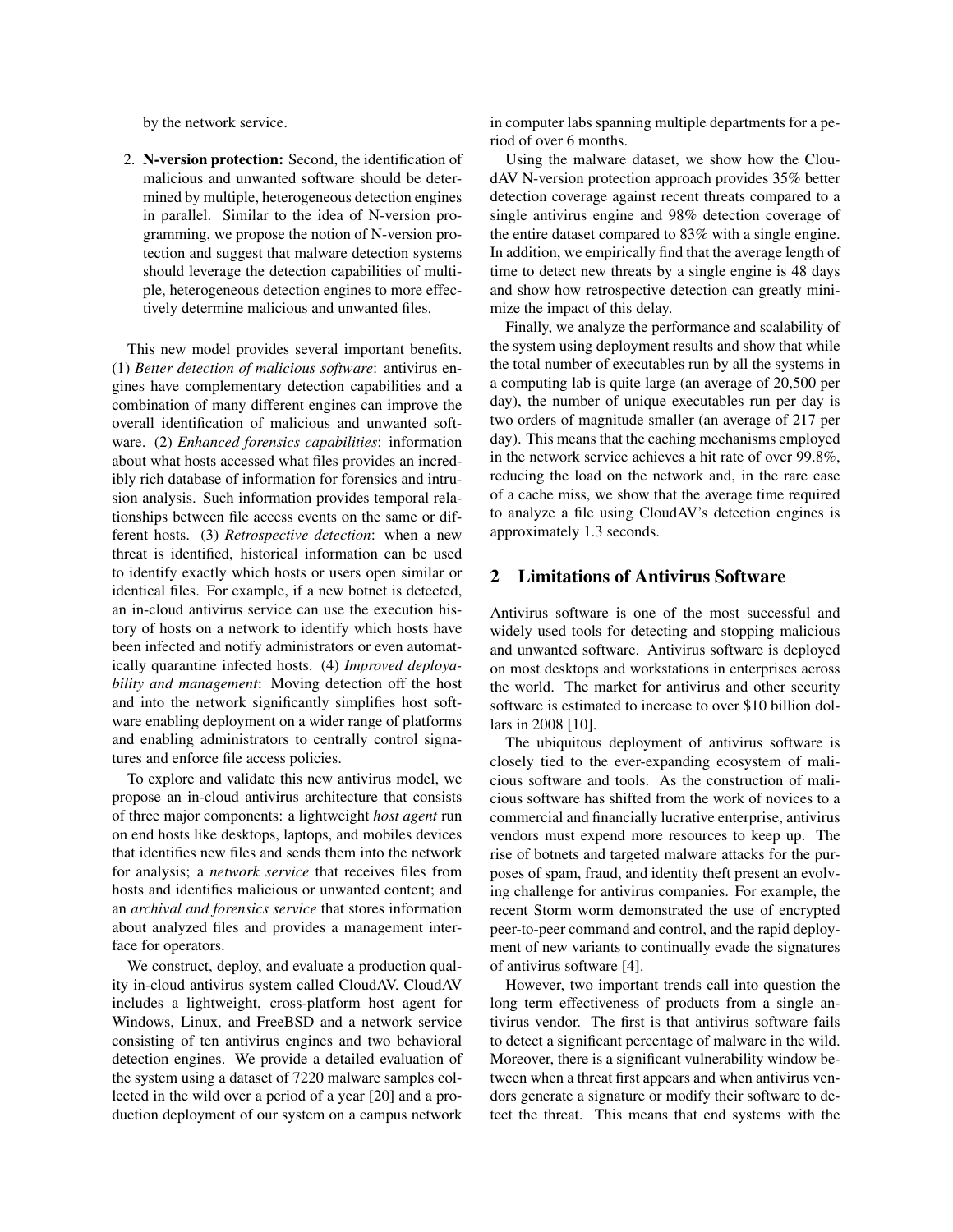| <b>AV Vendor</b>   | <b>Version</b>      | 3 Months | 1 Month | 1 Week |
|--------------------|---------------------|----------|---------|--------|
| Avast              | 4.7.1043            | 62.7%    | 45.8%   | 39.6%  |
| <b>AVG</b>         | 7.5.503             | 83.8%    | 78.6%   | 72.2%  |
| <b>BitDefender</b> | 7.1.2559            | 83.9%    | 79.7%   | 78.5%  |
| ClamAV             | $\overline{0.9}1.2$ | 57.5%    | 48.8%   | 46.8%  |
| CWSandbox          | 2.0                 | N/A      | N/A     | N/A    |
| F-Prot             | 6.0.8.0             | 70.4%    | 49.6%   | 46.0%  |
| F-Secure           | 8.00.101            | 80.9%    | 74.4%   | 60.3%  |
| Kaspersky          | 7.0.0.125           | 89.2%    | 84.0%   | 78.5%  |
| McAfee             | 8.5.0i              | 70.5%    | 56.7%   | 53.9%  |
| Norman             | 1.8                 | N/A      | N/A     | N/A    |
| Symantec           | 15.0.0.58           | $60.8\%$ | 38.8%   | 45.2%  |
| <b>Trend Micro</b> | 16.00               | 79.4%    | 74.6%   | 75.3%  |
|                    |                     | a        |         |        |



Figure 1: Detection rate for ten popular antivirus products as a function of the age of the malware samples.

latest antivirus software and signatures can still be vulnerable for long periods of time. The second important trend is that the increasing complexity of antivirus software and services has indirectly resulted in vulnerabilities that can and are being exploited by malware. That is, malware is actually using vulnerabilities in antivirus software as means to infect systems.

### 2.1 Vulnerability Window

The sheer volume of new threats means that it is difficult for any one antivirus vendor to create signatures for all new threats. The ability of any single vendor to create signatures is dependent on many factors such as detection algorithms, collection methodology of malware samples, and response time to 0-day malware. The end result is that there is a significant period of time between when a threat appears and when a signature is created by antivirus vendors (the *vulnerability window*).

To quantify the vulnerability window, we analyzed the detection rate of multiple antivirus engines across malware samples collected over a one year period. The dataset included 7220 samples that were collected between November 11th, 2006 to November 10th, 2007. The malware dataset is described in further detail in Section 6. The signatures used for the antivirus were updated the day after collection ended, November 11th, 2007, and stayed constant through the analysis.

In the first experiment, we analyzed the detection of recent malware. We created three groups of malware: one that included malware collected more recently than 3 months ago, one that included malware collected more recently than 1 month ago, and one that included malware collected more recently than 1 week ago. The antivirus engine and signature versions along with their associated detection rates for each time period are listed in Figure  $1(a)$ . The table clearly shows that the detection rate decreases as the malware becomes more recent. Specifically, the number of malware samples detected in the 1 week time period, arguably the most recent and important threats, is quite low.

In the second experiment, we extended this analysis across all the days in the year over which the malware samples were collected. Figure 1(b) shows significant degradation of antivirus engine detection rates as the age, or recency, of the malware sample is varied. As can be seen in the figure, detection rates can drop over 45% when one day's worth of malware is compared to a year's worth. As the plot shows, antivirus engines tend to be effective against malware that is a year old but much less useful in detecting more recent malware, which pose the greatest threat to end hosts.

# 2.2 Antivirus Software Vulnerabilities

A second major concern about the long term viability of host-based antivirus software is that the complexity of antivirus software has resulted in an increased risk of security vulnerabilities. Indeed, severe vulnerabilities have been discovered in the antivirus engines of nearly every vendor. While local exploits are more common (ioctl vulnerabilities, overflows in decompression routines, etc), remote exploits in management interfaces have been observed in the wild [30]. Due to the inherent need for elevated privileges by antivirus software, many of these vulnerabilities result in a complete compromise of the affected end host.

Figure 2 shows the number of vulnerabilities reported in the National Vulnerability Database [21] for ten popular antivirus vendors between 2005 and November 2007. This large number of reported vulnerabilities demonstrates not only the risk involved in deploying antivirus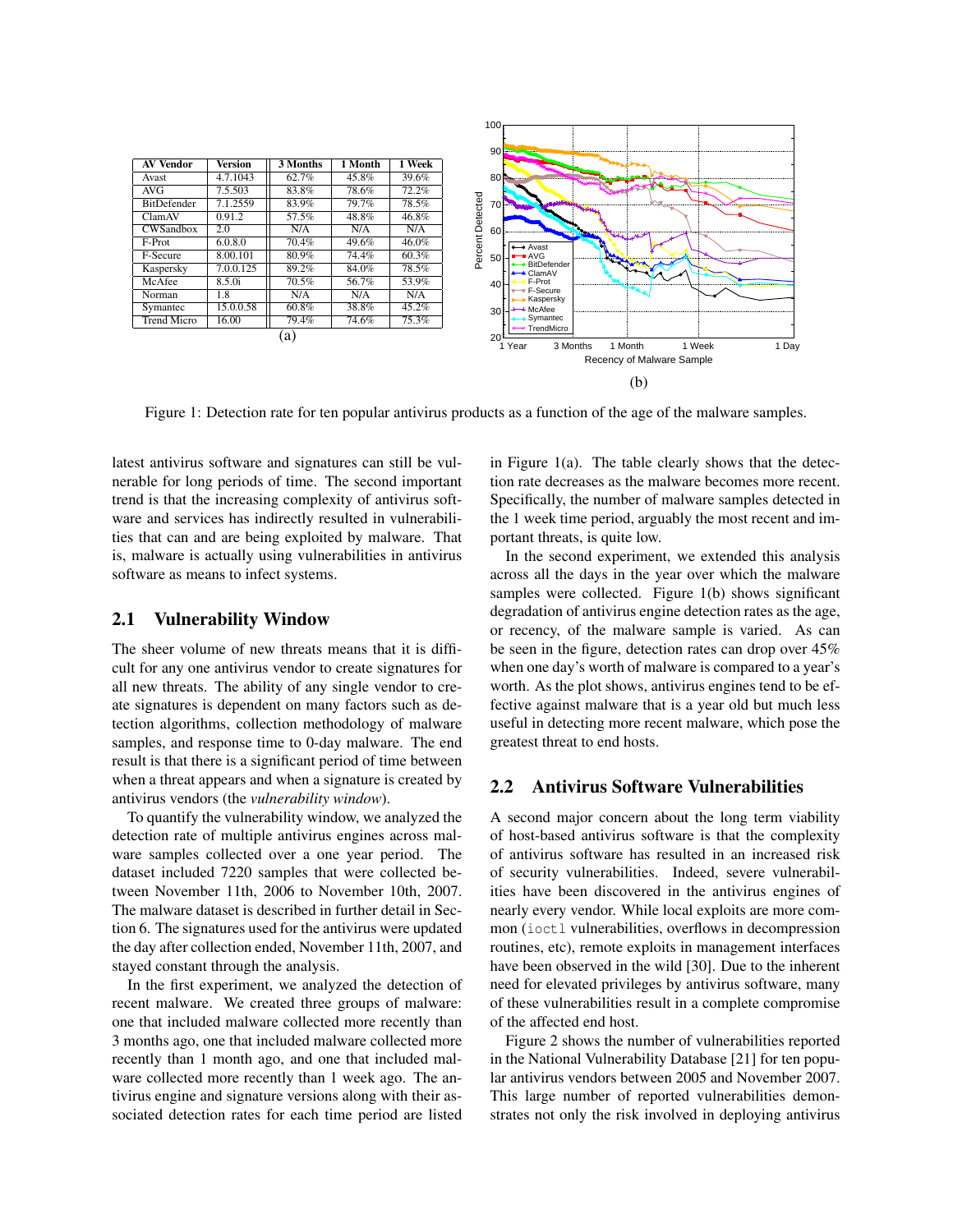

Figure 2: Number of vulnerabilities reported in the National Vulnerability Database (NVD) for ten antivirus vendors between 2005 and November 2007

software, but also an evolution in tactics as attackers are now targeting vulnerabilities in antivirus software itself.

## 3 Approach

This paper advocates a new model for the detection functionality currently performed by antivirus software. First, the detection capabilities currently provided by host-based antivirus software can be more efficiently and effectively provided as an in-cloud network service. Second, the identification of malicious and unwanted software should be determined by multiple, heterogeneous detection engines in parallel.

## 3.1 Deployment Environment

Before getting into details of the approach, it is important to understand the environment in which such an architecture is most effective. First and foremost, we do not see the architecture replacing existing antivirus or intrusion detection solutions. We base our approach on the same threat model as existing host-based antivirus solutions and assume an in-cloud antivirus service would run as an additional layer of protection to augment existing security systems such as those inside an organizational network like an enterprise. Some possible deployment environments include:

- Enterprise networks: Enterprise networks tend to be highly controlled environments in which IT administrators control both desktop and server software. In addition, enterprises typically have good network connectivity with low latencies and high bandwidth between workstations and back office systems.
- Government networks: Like enterprise networks, government networks tend to be highly controlled

with strictly enforced software and security practices. In addition, policy enforcement, access control, and forensic logging can be useful in tracking sensitive information.

• Mobile/Cellular networks: The rise of ubiquitous WiFi and mobile 2.5G and 3G data networks also provide an excellent platform for a providermanaged antivirus solution. As mobile devices become increasingly complex, there is an increasing need for mobile security software. Antivirus software has recently become available from multiple vendors for mobile phones [9, 13, 31].

Privacy implications: Shifting file analysis to a central location provides significant benefits but also has important privacy implications. It is critical that users of an incloud antivirus solution understand that their files may be transferred to another computer for analysis. There are may be situations where this might not be acceptable to users (e.g. many law firms and many consumer broadband customers). However, in controlled environments with explicit network access policies, like many enterprises, such issues are less of a concern. Moreover, the amount of information that is collected can be carefully controlled depending on the environment. As we will discuss later, information about each file analyzed and what files are cached can be controlled depending on the policies of the network.

# 3.2 In-Cloud Detection

The core of the proposed approach is moving the detection of malicious and unwanted files from end hosts and into the network. This idea was originally introduced in [23] and we significantly extend and evaluate the concept in this paper.

There is currently a strong trend toward moving services from end host and monolithic servers into the network cloud. For example, in-cloud email [5, 7, 28] and HTTP [18, 25] filtering systems are already popular and are used to provide an additional layer of security for enterprise networks. In addition, there have been several attempts to provide network services as overlay networks [29, 33].

Moving the detection of malicious and unwanted files into the network significantly lowers the complexity of host-based monitoring software. Clients no longer need to continually update their local signature database, reducing administrative cost. Simplifying the host software also decreases the chance that it could contain exploitable vulnerabilities [15, 30]. Finally, a lightweight host agent allows the service to be extended to mobile and resource-limited devices that lack sufficient processing power but remain an enticing target for malware.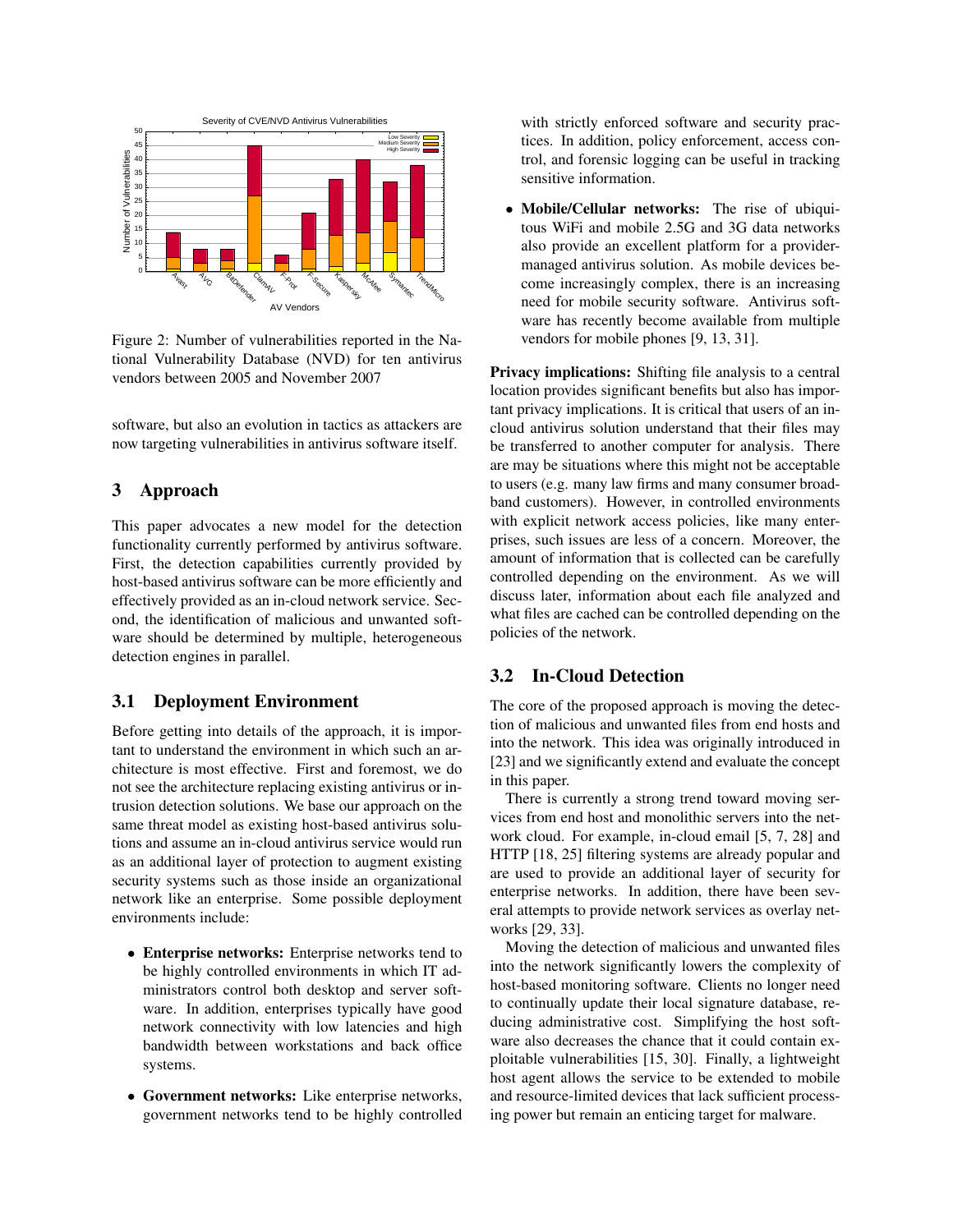# 3.3 N-Version Protection

The second core component of the proposed approach is a set of heterogeneous detection engines that are used to provide analysis results on a file, also known as *Nversion protection*. This approach is very similar to Nversion programming, a paradigm in which multiple implementations of critical software are written by independent parties to increase the reliability of software by reducing the probability of concurrent failures [2]. Traditionally, N-version programming has been applied to systems requiring high availability such as distributed filesystems [26]. N-version programming has also been applied to security realm to detect implementation faults in web services that may be exploited by an attacker [19]. While N-version programming uses multiple implementations to increase fault tolerance in complex software, the proposed approach uses multiple independent implementations of detection engines to increase coverage against a highly complex and ever-evolving ecosystem of malicious software.

A few online services have recently been constructed that implement N-version detection techniques. For example, there are online web services for malware submission and analysis [6, 11, 22]. However, these services are designed for the occasional manual upload of a virus sample, rather than the automated and real-time protection of end hosts.

### 4 Architecture

In order to move the detection of malicious and unwanted files from end hosts and into the network, several important challenges must be overcome: (1) unlike existing antivirus software, files must transported into the network for analysis; (2) an efficient analysis system must be constructed to handle the analysis of files from many different hosts using many different detection engines in parallel; and (3) the performance of the system must be similar or better than existing detection systems such as antivirus software.

To address these problems we envision an architecture that includes three major components. The first is a lightweight *host agent* run on end systems like desktops, laptops, and mobiles devices that identifies new files and sends them into the network for analysis. The second is a *network service* that receives files from the host agent, identifies malicious and unwanted content, and instructs hosts whether access to the files is safe. The third component is an *archival and forensics service* that stores information about what files were analyzed and provides a query and alerting interface for operators. Figure 3 shows the high level architecture of the approach.

# 4.1 Client Software

Malicious and unwanted files can enter an organization from many sources. For example, mobile devices, USB drives, email attachments, downloads, and vulnerable network services are all common entry points. Due to the broad range of entry vectors, the proposed architecture uses a lightweight file acquisition agent run on each end system.

Just like existing antivirus software, the host agent runs on each end host and inspects each file on the system. Access to each file is trapped and diverted to a handling routine which begins by generating a unique identifier (UID) of the file and comparing that identifier against a cache of previously analyzed files. If a file UID is not present in the cache then the file is sent to the in-cloud network service for analysis.

To make the analysis process more efficient, the architecture provides a method for sending a file for analysis as soon as it is written on the end host's filesystem (e.g., via file-copy, installation, or download). Doing so amortizes the transmission and analysis cost over the time elapsed between file creation and system or user-initiated access.

#### 4.1.1 Threat Model

The threat model for the host agent is similar to that of existing software protection mechanisms such as antivirus, host-based firewalls, and host-based intrusion detection. As with these host-based systems, if an attacker has already achieved code execution privileges, it may be possible to evade or disable the host agent. As described in Section 2, antivirus software contains many vulnerabilities that can be directly targeted by malware due to its complexity. By reducing the complexity of the host agent by moving detection into the network, it is possible to reduce the vulnerability footprint of host software that may lead to elevated privileges or code execution.

#### 4.1.2 File Unique Identifiers

One of the core components of the host agent is the file unique identifier (UID) generator. The goal of the UID generator is to provide a compact summary of a file. That summary is transmitted over the network to determine if an identical file has already been analyzed by the network service. One of the simplest methods of generating such a UID is a cryptographic hash of a file, such as MD5 or SHA-1. Cryptographic hashes are fast and provide excellent resistance to collision attacks. However, the same collision resistance also means that changing a single byte in a file results in completely different UID. To combat polymorphic threats, a more complex UID generator algorithm could be employed. For example,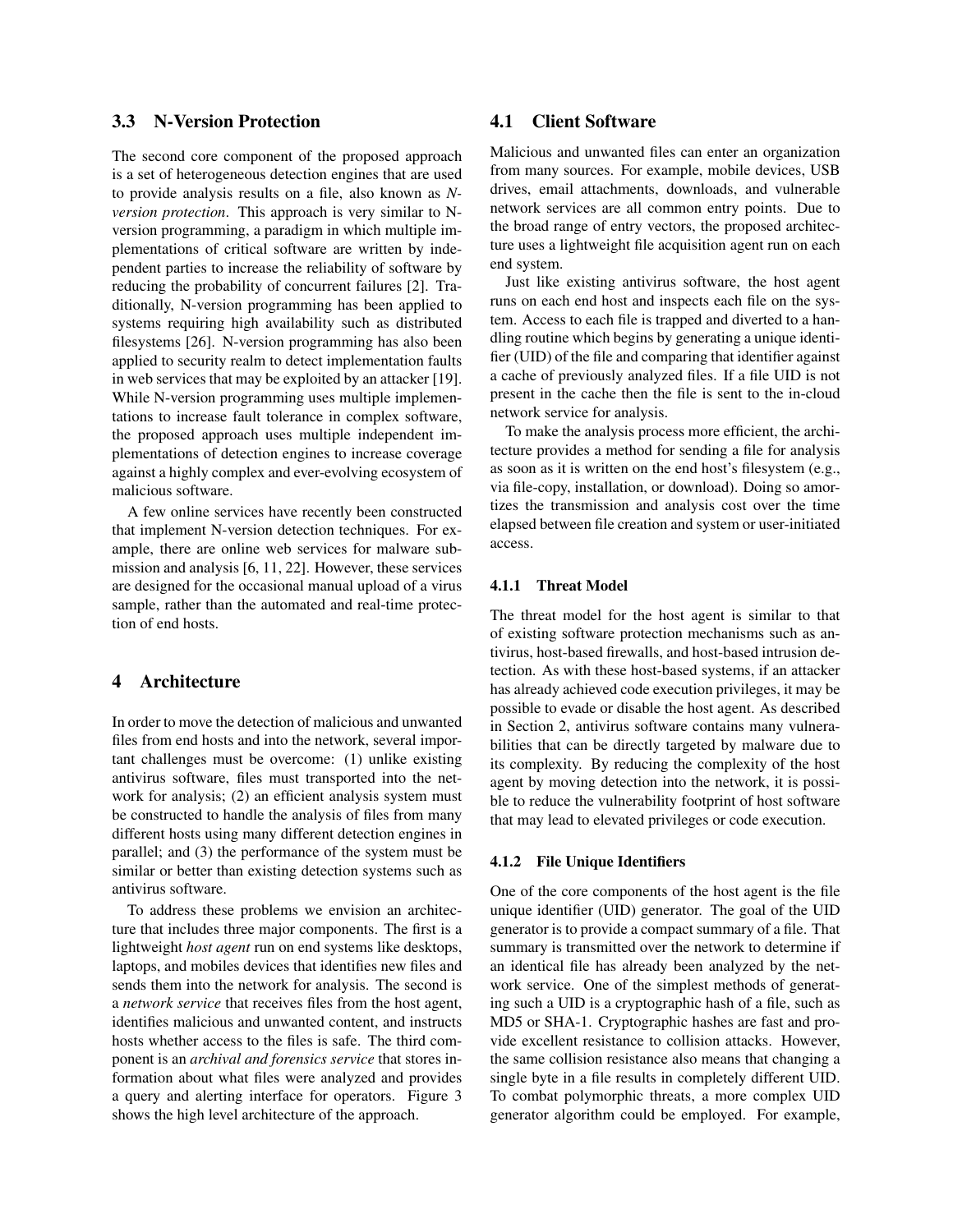

Figure 3: Architectural approach for in-cloud file analysis service.

a method such as locality-preserving hashing in multidimensional spaces [12] could be used track differences between two files in a compact manner.

#### 4.1.3 User Interface

We envision three majors modes of operation that affect how users interact with the host agent that range from less to more interactive.

- Transparent mode: In this mode, the detection software is completely transparent to the end user. Files are sent into the cloud for analysis but the execution or loading of a file is never blocked or interrupted. In this mode end hosts can become infected by known malware but administrators can use detection alerts and detailed forensic information to aid in cleaning up infected systems.
- Warning mode: In this mode, access to a file is blocked until an *access directive* has been returned to the host agent. If the file is classified as unsafe then a warning is presented to the user instructing them why the file is suspicious. The user is then allowed to make the decision of whether to proceed in accessing the file or not.
- Blocking mode: In this mode, access to a file is blocked until an *access directive* has been returned to the host agent. If the file is classified as suspicious then access to the file is denied and the user is informed with an error dialog.

#### 4.1.4 Other File Acquisition Methods

While the host agent is the primary method of acquiring candidate files and transmitting them to the network service for analysis, other methods can also be employed to increase the performance and visibility of the system. For example, a network sensor or tap monitoring the traffic of a network may pull files directly out of a network stream using deep packet inspection (DPI) techniques. By identifying files and performing analysis before the file even reaches the destination host, the need to retransmit the file to the network service is alleviated and userperceived latencies can be reduced. Clearly this approach cannot completely replace the host agent as network traffic can be encrypted, files may be encapsulated in unknown protocols, and the network is only one source of malicious content.

# 4.2 Network Service

The second major component of the architecture is the network service responsible for file analysis. The core task of the network service is to determine whether a file is malicious or unwanted. Unlike existing systems, each file is analyzed by a collection of detection engines. That is, each file is analyzed by multiple detection engines in parallel and a final determination of whether a file is malicious or unwanted is made by aggregating these individual results into a threat report.

#### 4.2.1 Detection Engines

A cluster of servers can quickly analyze files using multiple detection techniques. Additional detection engines can easily be integrated into a network service, allowing for considerable extensibility. Such comprehensive analysis can significantly increase the detection coverage of malicious software. In addition, the use of engines from different vendors using different detection techniques means that the overall result does not rely too heavily on a single vendor or detection technology.

A wide range of both lightweight and heavyweight detection techniques can be used in the backend. For example, lightweight detection systems like existing *antivirus engines* can be used to evaluate candidate files. In addition, more heavyweight detectors like *behavioral analyzers* can also be used. A behavioral system executes a suspicious file in a sandboxed environment (e.g., Norman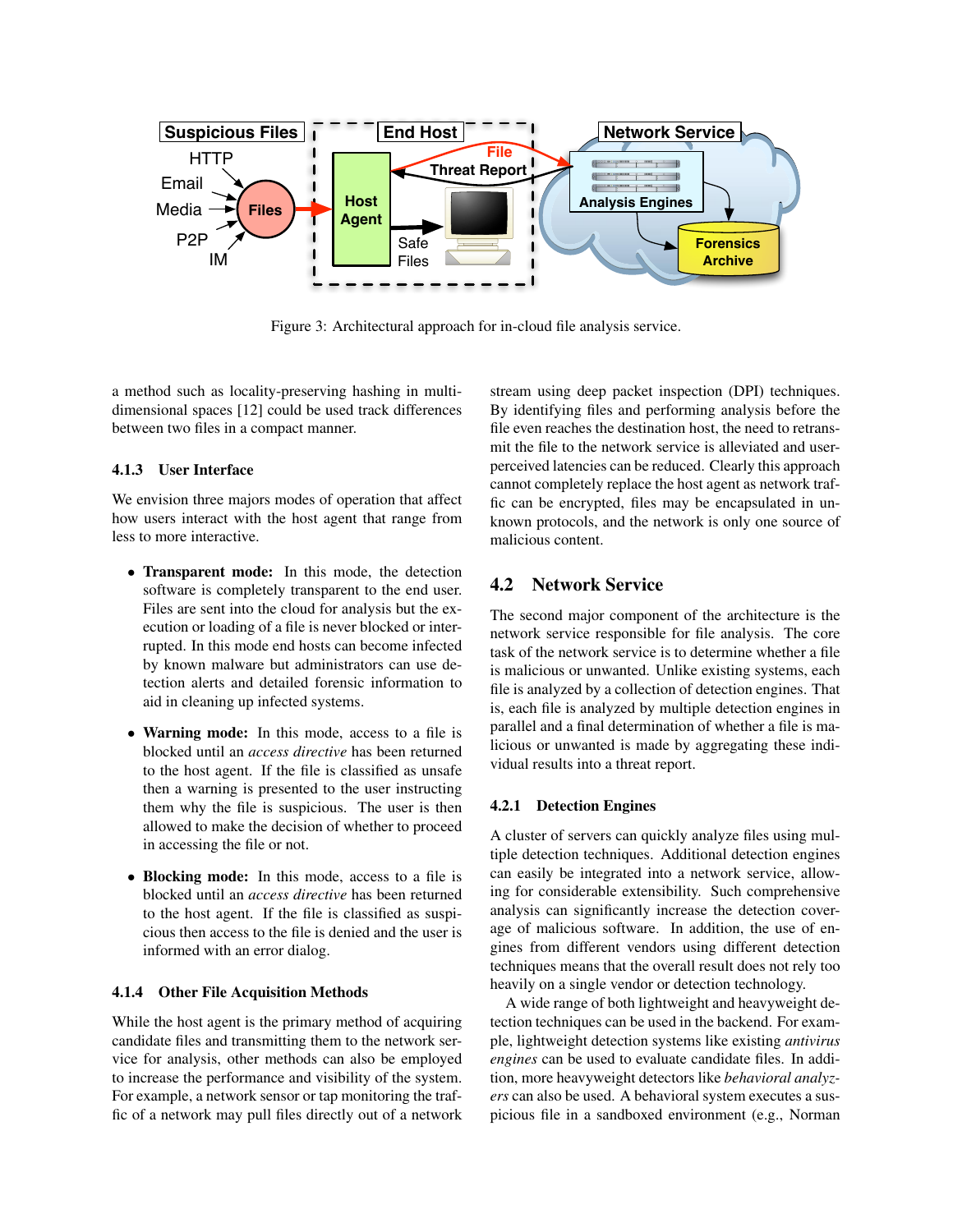Sandbox [22], CWSandbox [6]) or virtual machine and records host state changes and network activity. Such deep analysis is difficult or impossible to accomplish on resource-constrained devices like mobile phones but is possible when detection is moved to dedicated servers. In addition, instead of forcing signature updates to every host, detection engines can be kept up-to-date with the latest vendor signatures at a central source.

Finally, running multiple detection engines within the same service provides the ability to correlation information between engines. For example, if a detector finds that the behavior of an unknown file is similar to that of an file previously classified as malicious by antivirus engines, the unknown file can be marked as suspicious [23].

#### 4.2.2 Result Aggregation

The results from the different detection engines must be combined to determine whether a file is safe to open, access, or execute. Several variables may impact this process.

First, results from the detection engines may reach the aggregator at different times – if a detector fails, it may never return any results. In order to prevent a slow or failed detector from holding up a host, the aggregator can use a subset of results to determine if a file is safe. Determining the size of such a quorum depends on the deployment scenario and variables like the number of detection engines, security policies, and latency requirements.

Second, the metadata returned by each detector may be different so the detection results are wrapped in a container object that describes how the data should be interpreted. For example, behavioral analysis reports may not indicate whether a file is safe but can be attached to the final aggregation report to help users, operators, or external programs interpret the results.

Lastly, the threshold at which a candidate file is deemed unsafe or malicious may be defined by security policy of the network's administrators. For example, some administrators may opt for a strict policy where a single engine is sufficient to deem a file malicious while less security-conscious administrators may require multiple engines to agree to deem a file malicious. We discuss the balance between coverage and confidence further in Section 7.

The result of the aggregation process is a threat report that is sent to the host agent and can be cached on the server. A threat report can contain a variety of metadata and analysis results about a file. The specific contents of the report depend on the deployment scenario. Some possible report sections include: (1) an operation directive; a set of instructions indicating the action to be performed by the host agent, such as how the file should be accessed, opened, executed, or quarantined; (2) family/variant labels; a list of malware family/variant classification labels assigned to the file by the different detection engines; and (3) behavioral analysis; a list of host and network behaviors observed during simulation. This may include information about processes spawned, files and registry keys modified, network activity, or other state changes.

#### 4.2.3 Caching

Once a threat report has been generated for a candidate file, it can be stored in both a local cache on the host agent and in a shared remote cache on the server. This means that once a file has been analyzed, subsequent accesses to that file by the user can be determined locally without requiring network access. Moreover, once a single host in a network has accessed a file and sent it to the network service for analysis, any subsequent access of the same file by other hosts in the network can leverage the existing threat report in the shared remote cache on the server. Cached reports stored in the network service may also periodically be *pushed* to the host agent to speed up future accesses and invalidated when deemed necessary.

#### 4.3 Archival and Forensics Service

The third and final component of the architecture is a service that provides information on file usage across participating hosts which can assist in post-infection forensic analysis. While some forensics tracking systems [14, 8] provide fine-grained details tracing back to the exact vulnerable processes and system objects involved in an infection, they are often accompanied by high storage requirements and performance degradation. Instead, we opt for a lightweight solution consisting of file access information sent by the host agent and stored securely by the network service, in addition to the behavioral profiles of malicious software generated by the behavioral detection engines. Depending on the privacy policy of organization, a tunable amount of forensics information can be logged and sent to the archival service. For example, a more security conscious organization could specify that information about every executable launch be recorded and sent to the archival service. Another policy might specify that only accesses to unsafe files be archived without any personally identifiable information.

Archiving forensic and file usage information provides a rich information source for both security professionals and administrators. From a security perspective, tracking the system events leading up to an infection can assist in determining its cause, assessing the risk involved with the compromise, and aiding in any necessary disinfection and cleanup. In addition, threat reports from behavioral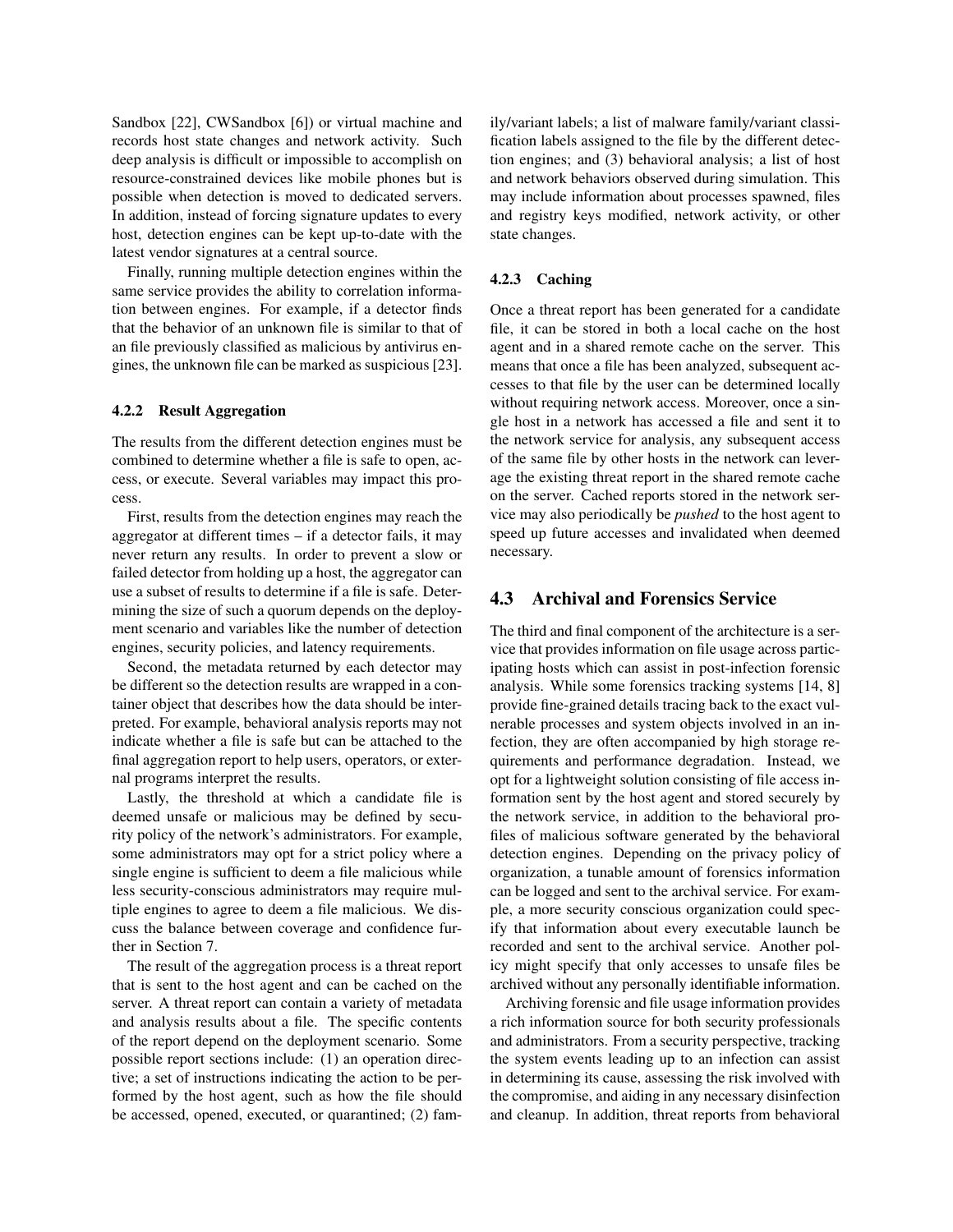engines provide a valuable source of forensic data as the exact operations performed by a piece of malicious software can be analyzed in detail. From a general administration perspective, knowledge of what applications and files are frequently in use can aid the placement of file caches, application servers, and even be used to determine the optimal number of licenses needed for expensive applications.

Consider the outbreak of a zero-day exploit. An enterprise might receive a notice of a new malware attack and wonder how many of their systems were infected. In the past, this might require performing an inventory of all systems, determining which were running vulnerable software, and then manually inspecting each system. Using the forensics archival interface in the proposed architecture, an operator could search for the UID of the malicious file over the past few months and instantly find out where, when, and who opened the file and what malicious actions the file performed. The impacted machines could then immediately be quarantined.

The forensics archive also enables *retrospective detection*. The complete archive of files that are transmitted to the network service may be re-scanned by available engines whenever a signature update occurs. Retrospective detection allows previously undetected malware that has infected a host to be identified and quarantined.

#### 5 CloudAV Implementation

To explore and validate the proposed in-cloud antivirus architecture, we constructed a production quality implementation called CloudAV. In this section we describe how CloudAV implements each of the three main components of the architecture.

### 5.1 Host Agent

We implement the host agent for a variety of platforms including Windows 2000/XP/Vista, Linux 2.4/2.6, and FreeBSD 6.0+. The implementation of the host agent is designed to acquire executable files for analysis by the in-cloud network service, as executables are a common source of malicious content. We discuss how the agent can be extended to acquire DLLs, documents, and other common malcode-bearing files types in Section 7.

While the exact APIs are platform dependent (CreateProcess on Win32, execve syscall on Linux 2.4, LSM hooks on Linux 2.6, etc), the host agent hooks and interposes on system events. This interposition is implemented via the MadCodeHook [16] package on the Win32 platform and via the Dazuko [24] framework for the other platforms. Process creation events are interposed upon by the host agent to acquire and process candidate executables before they are allowed to continue. In addition, filesystem events are captured to identify new files entering a host and preemptively transfer them to the network service before execution to eliminate any user-perceived latencies.

As motivating factors of our work include the complexity and security risks involved in running host-based antivirus, the host agent was designed to be simple and lightweight, both in code size and resource requirements. The Win32 agent is approximately 1500 lines of code of which 60% is managed code, further reducing the vulnerability profile of the agent. The agent for the other platforms is written in python and is under 300 lines of code.

While the host agent is primarily targeted at end hosts, our architecture is also effective in other deployment scenarios such as mail servers. To demonstrate this, we also implemented a milter (mail filter) frontend for use with mail transfer agents (MTAs) such as Sendmail and Postfix to scan all attachments on incoming emails. Using the pymilter API, the milter frontend weighs in at approximately 100 lines of code.

### 5.2 Network Service

The network service acts as a dispatch manager between the host agent and the backend analysis engines. Incoming candidate files are received, analyzed, and a threat report is returned to the host agent dictating the appropriate action to take. Communication between the host agent and the network service uses a HTTP wire protocol protected by mutually authenticated SSL/TLS. Between the components within the network service itself, communication is performed via a publish/subscribe bus to allow modularization and effective scalability.

The network service allows for various priorities to be assigned to analysis requests to aid latency-sensitive applications and penalize misbehaving hosts. For example, application and mail scanning may take higher analysis priority than background analysis tasks such as retroactive detection (described in Section 7). This also enables the system to penalize or temporarily suspend misbehaving hosts than may try to submit many analysis requests or otherwise flood the system.

Each backend engine runs in a Xen virtualized container, which offers significant advantages in terms of isolation and scalability. Given the numerous vulnerabilities in existing antivirus software discussed in Section 2, isolation of the antivirus engines from the rest of the system is vital. If one of the antivirus engines in the backend is targeted and successfully exploited by a malicious candidate file, the virtualized container can simply be disposed of and immediately reverted to a clean snapshot. As for scalability, virtualized containers allows the network service to spin up multiple instances of a partic-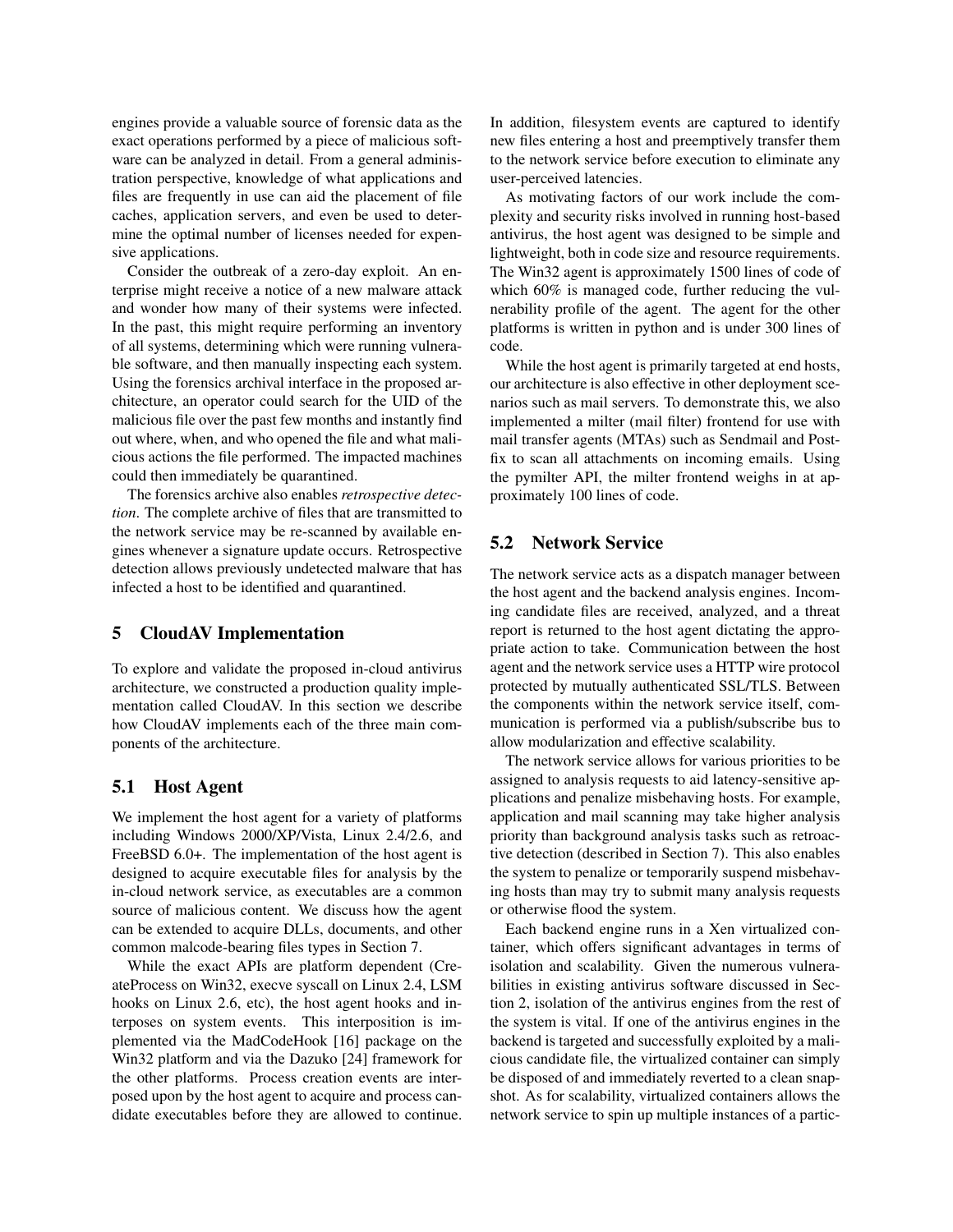

Figure 4: Screen captures of the detection engine VM monitoring interface (a) and the web management portal which provides access to forensic data and threat reports (b).

ular engine when demand for its services increase.

Our current implementation employs 12 engines: 10 traditional antivirus engines (Avast, AVG, BitDefender, ClamAV, F-Prot, F-Secure, Kaspersky, McAfee, Symantec, and Trend Micro) and 2 behavioral engines (Norman Sandbox and CWSandbox). The exact version of each detection engine is listed in Figure 1(a). 9 of the backend engines run in a Windows XP environment using Xen's HVM capabilities while the other 3 run in a Gentoo Linux environment using Xen domU paravirtualization. Implementing each particular engine for the backend is a simple task and extending the backend with additional engines in the future is equally as simple. For reference, the amount of code required for each engine is 42 lines of python code on average with a median of 26 lines of code.

### 5.3 Management Interface

The third component is a management interface which provides access to the forensics archive, policy enforcement, alerting, and report generation. These interfaces are exposed to network administrators via a webbased management interface. The web interface is implemented using Cherrypy, a python web development framework. A screen capture of the dashboard of the management interface is depicted in Figure 4.

The centralized management and network-based architecture allows for administrators to enforce networkwide policies and define alerts when those policies are violated. Alerts are defined through a flexible specification language consisting of attributes describing an access request from the host agent and boolean predicates similar to an SQL WHERE clause. The specification language allows for notification for triggered alerts (via email, syslog, SNMP) and enforcement of administratordefined policies.

For example, network administrators may desire to block certain applications from being used on end hosts. While these unwanted applications may not be explicitly malicious, they may have a negative effect on host or network performance or be against acceptable use policies. We observed several classes of these potentially unwanted applications in our production deployment including P2P applications (uTorrent, Limewire, etc) and multi-player gaming (World of Warcraft, online poker, etc). Other policies can be defined to reinforce prudent security practices, such as blocking the user from executing attachments from an email application.

# 6 Evaluation

In this section, we provide an evaluation of the proposed architecture through two distinct sources of data. The first source is a dataset of malicious software collected over a period of a year. Using this dataset, we evaluate the effectiveness of N-version protection and retrospective detection. We also utilize this malware dataset to empirically quantify the size of vulnerability window.

The second data source is derived from a production deployment of the system on a campus network in computer labs spanning multiple departments for a period of over 6 months. We use the data collected from this deployment to explore the performance characteristics of CloudAV. For example, we analyze the number of files handled by the network service, the utility of the caching system, and the time it takes the detection engines to analyze individual files. In addition, we use deployment data to demonstrate the forensics capabilities of the approach. We detail two real-world case studies from the deployment, one involving an infection by malicious software and one involving a suspicious, yet legitimate executable.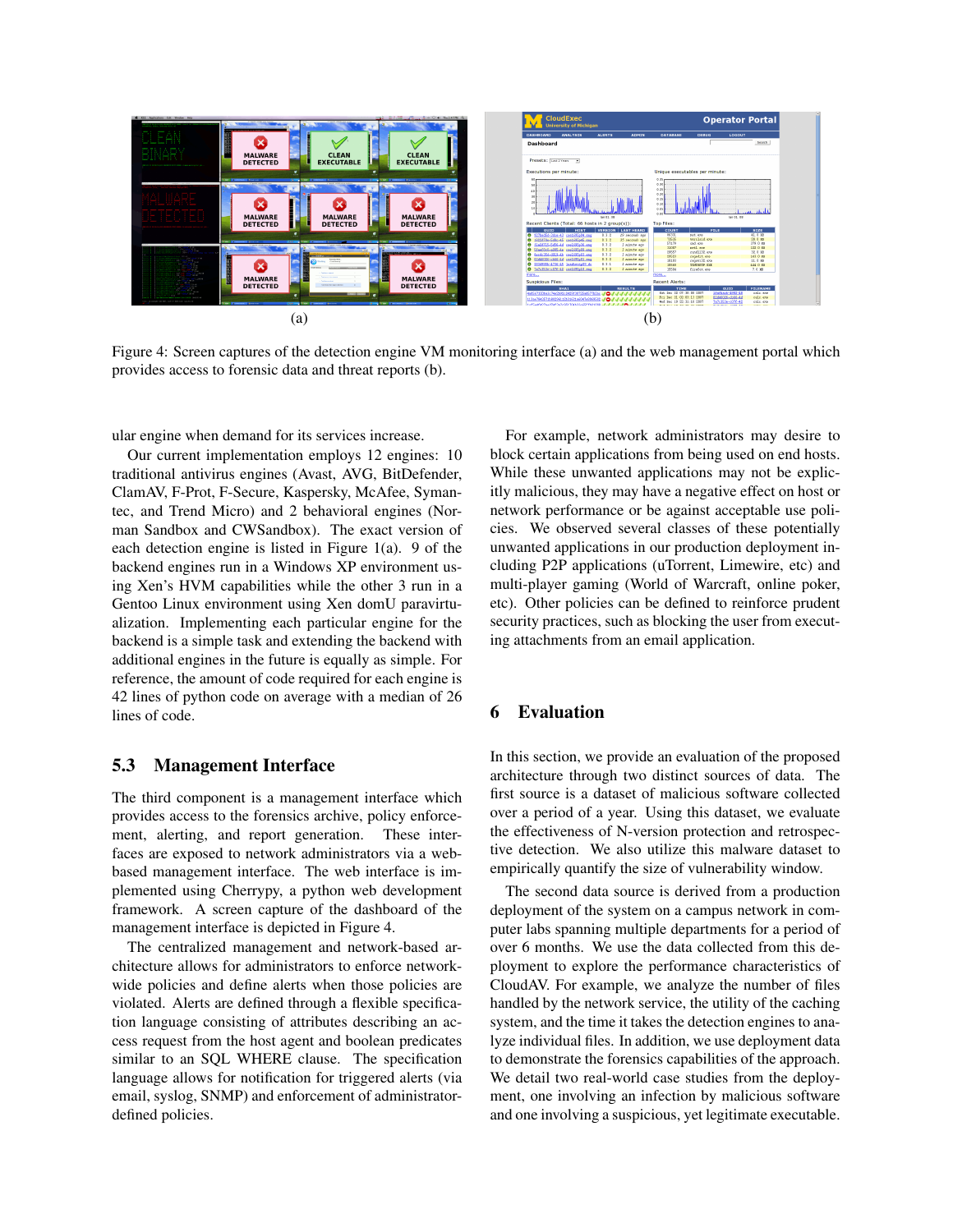| <b>Engines</b> | 3 Months | 1 Month  | 1 Week |
|----------------|----------|----------|--------|
|                | 73.9%    | $63.1\%$ | 59.6%  |
| $\overline{2}$ | 87.7%    | 81.0%    | 77.6%  |
| 3              | 92.0%    | 87.8%    | 84.8%  |
| 4              | 93.8%    | 90.9%    | 88.4%  |
| 5              | 94.8%    | $92.4\%$ | 90.5%  |
| 6              | $95.4\%$ | 93.4%    | 91.8%  |
| 7              | 95.9%    | 94.0%    | 92.8%  |
| 8              | $96.2\%$ | $94.5\%$ | 93.5%  |
| 9              | 96.5%    | 94.8%    | 94.0%  |
| 10             | 96.7%    | 95.0%    | 94.4%  |
| (a)            |          |          |        |



Figure 5: The average detection coverage for the various datasets (a) and the continuous coverage over time (b) when a given number of engines are used in parallel.

#### 6.1 Malware Dataset Results

The first component of the evaluation is based on a malware dataset obtained through Arbor Network's Arbor Malware Library (AML) [20]. AML is composed of malware collected using a variety of techniques such as distributed darknet honeypots, spam traps, and honeyclient spidering. The use of a diverse set of collection techniques means that the malware samples are more representative of threats faced by end hosts than malware datasets collected using only a single collection methodology such as Nepenthes [3]. The AML dataset used in this paper consists of 7220 unique malware samples collected over a period of one year (November 12th, 2006 to November 11th, 2007). An average of 20 samples were collected each day with a standard deviation of 19.6 samples.

#### 6.1.1 N-Version Protection

We used the AML malware dataset to assess the effectiveness of a set of heterogeneous detection engines. Figure 5(a) and (b) show the overall detection rate across different time ranges of malware samples as the number of detection engines is increased. The detection rates were determined by looking at the average performance across all combinations of N engines for a given N. For example, the average detection rate across all combinations of two detection engines over the most recent 3 months of malware was 87.7%.

Figure 5(a) demonstrates how the use of multiple heterogeneous engines allows CloudAV to significantly improve the aggregate detection rate. Figure 5(b) shows the detection rate over malware samples ranging from one day old to one year old. The graph shows how using ten engines can increase the detection rate for the entire year-long AML dataset as high as 98%.

The graph also reveals that CloudAV significantly improves the detection rate of more recent malware. When a single antivirus engine is used, the detection rate degrades from 82% against a year old dataset to 52% against a day old dataset (a decrease of 30%). However, using ten antivirus engines the detection coverage only goes from 98% down to 88% (a decrease of only 10%). These results show that not only do multiple engines complement each other to provide a higher detection rate, but the combination has resistance to coverage degradation as the encountered threats become more recent. As the most recent threats are typically the most important, a detection rate of 88% versus 52% is a significant advantage.

Another noticeable feature of Figure 5 is the decrease in incremental coverage. Moving from 1 to 2 engines results in a large jump in detection rate, moving from 2 to 3 is smaller, moving from 3 to 4 is even smaller, and so on. The diminishing marginal utility of additional engines shows that a practical balance may be reached between detection coverage and licensing costs, which we discuss further in Section 7.

In addition to the averages presented in Figure 5, the minimum and maximum detection coverage for a given number of engines is of interest. For the one week time range, the maximum detection coverage when using only a single engine is 78.6% (Kaspersky) and the minimum is 39.7% (Avast). When using 3 engines in parallel, the maximum detection coverage is 93.6% (BitDefender, Kaspersky, and Trend Micro) and the minimum is 69.1% (ClamAV, F-Prot, and McAfee). However, the optimal combination of antivirus vendors to achieve the most comprehensive protection against malware may not be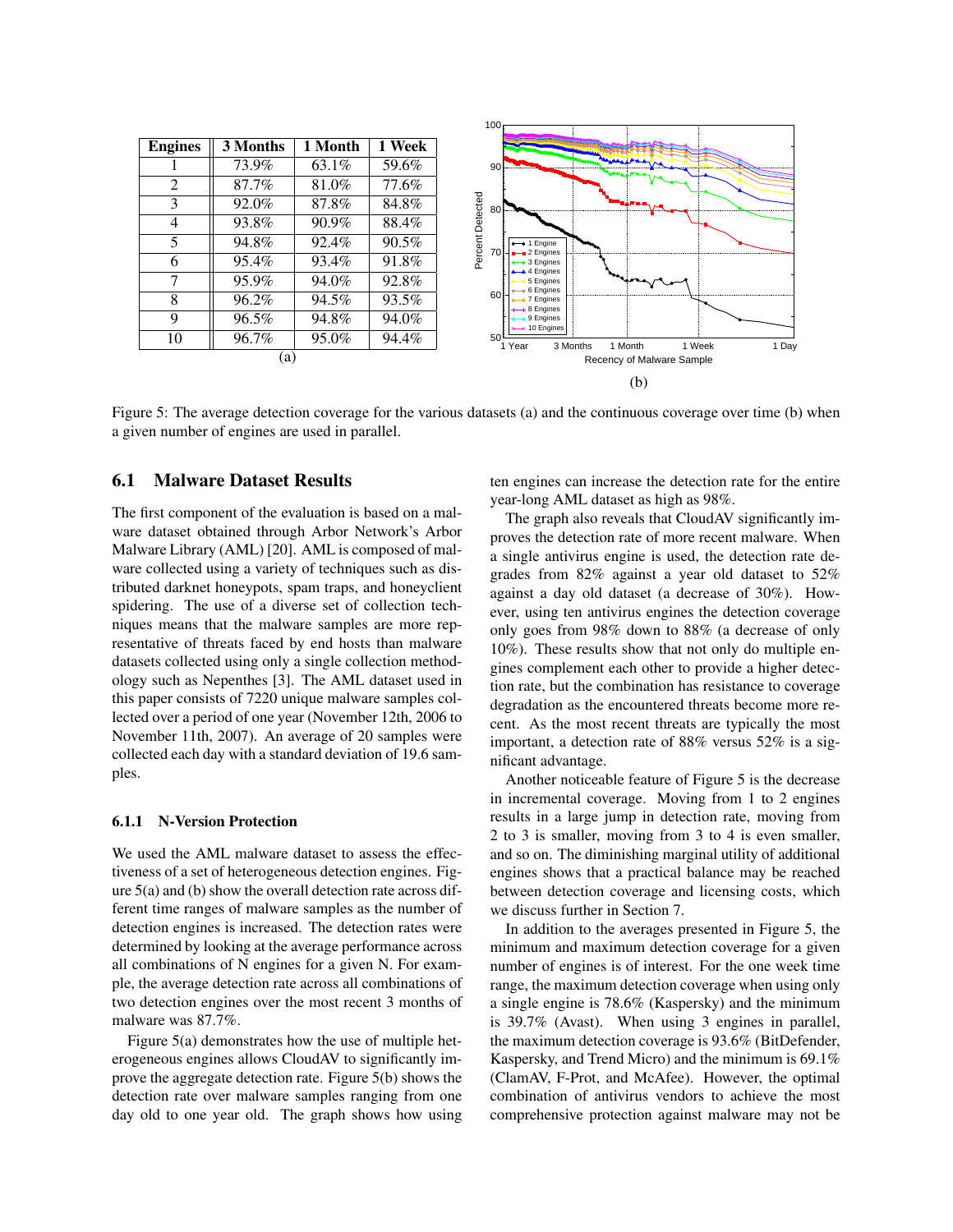a simple measure of total detection coverage. Rather, a number of complex factors may influence the best choice of detection engines, including the types of threats most commonly faced by the hosts being protected, the algorithms used for detection by a particular vendor, the vendor's response time to 0-day malware, and the collection methodology and visibility employed by the vendor to collect new malware.

## 6.2 Retrospective Detection

We also used the AML malware dataset to understand the utility of retrospective detection. Recall that retrospective detection is the ability to use historical information and archived files stored by CloudAV to retrospectively detect and identify hosts infected that with malware that has previously gone undetected. Retrospective detection is an especially important post-infection defense against 0-day threats and is independent of the number or vendor of antivirus engines employed. Imagine a polymorphic threat not detected by any antivirus or behavioral engine that infects a few hosts on a network. In the host-based antivirus paradigm, those hosts could become infected, have their antivirus software disabled, and continue to be infected indefinitely.

In the proposed system, the infected file would be sent to the network service for analysis, deemed clean, archived at the network service, and the host would become infected. Then, when any of the antivirus vendors update their signature databases to detect the threat, the previously undetected malware can be re-scanned in the network service's archive and flagged as malicious. Instantly, armed with this new information, the network service can identify which hosts on the network have been infected in the past by this malware from its database of execution history and notify the administrators with detailed forensic information.

Retrospective detection is especially important as frequent signature updates from vendors continually add coverage for previously undetected malware. Using our AML dataset and an archive of a year's worth of McAfee DAT signature files (with a one week granularity), we determined that approximately 100 new malware samples were detected each week on average (with a standard deviation of 57) by the McAfee updates. More importantly, for those samples that were eventually detected by a signature update (5147 out of 7220), the average time from when a piece of malware was observed to when it was detected (i.e. the vulnerability window) was approximately 48 days. A cumulative distribution function of the days between observation and detection is depicted in Figure 6.



Figure 6: Cumulative distribution function depicting the number of days between when a malware sample is observed and when it is first detected by the McAfee antivirus engine.

# 6.3 Deployment Results

With the aid of network operations and security staff we deployed CloudAV across a large campus network. In this section, we discuss results based on the data collected as a part of this deployment.

#### 6.3.1 Executable Events

One of the core variables that impacts the resource requirements of the network service is the rate at which new files must be analyzed. If this rate is extremely high, extensive computing resources will be required to handle the analysis load. Figure 7 shows the number of total execution events and unique executables observed during a one month period in a university computing lab.

Figure 7 shows that while the total number of executables run by all the systems in the lab is quite large (an average of 20,500 per day), the number of unique executables run per day is two orders of magnitude smaller (an average of 217 per day). Moreover, the number of unique executables is likely inflated due to the fact that these machines are frequently used by students to work on computer science class projects, resulting in a large number of distinct executables with each compile of a project. A more static, non-development environment would likely see even less unique executables.

We also investigated the origins of these executables based on the file path of 1000 unique executables stored in the forensics archive. Table 1 shows the break down of these sources. The majority of executables originate from the local hard drive but a significant portion were launched from various network sources. Executables from the temp directory often indicate that they were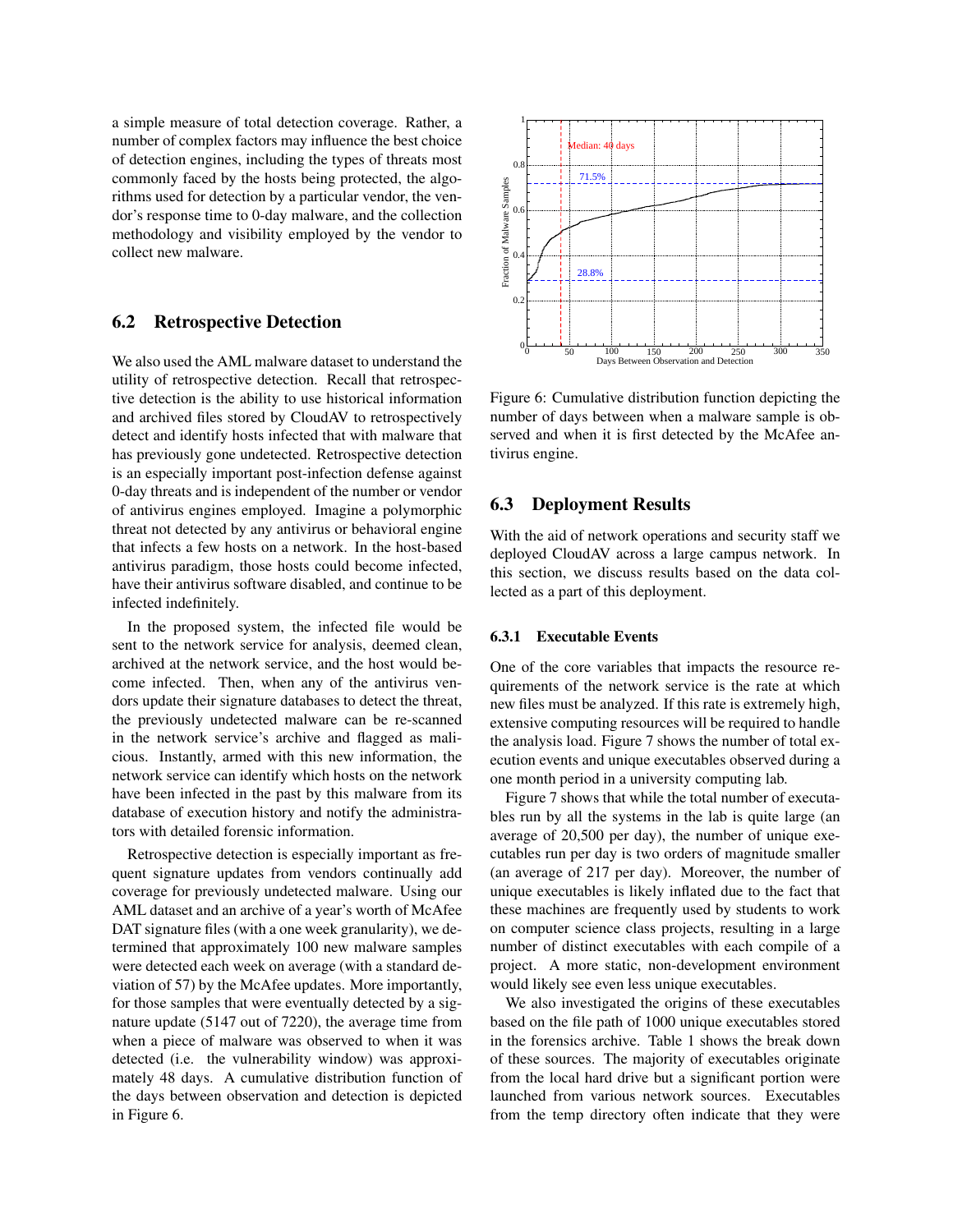

Figure 7: Executable launches (a) and unique executable launches (b) per day over a one month period in a representative sample of 50 machines in the deployment.

|                       | Program Files              | 22.3%   |
|-----------------------|----------------------------|---------|
| <b>Local Drives</b>   | <b>Temp Directory</b>      | 14.2%   |
| 52.4%                 | <b>Windows Directory</b>   | 13.4%   |
|                       | Other                      | $2.4\%$ |
|                       | <b>Engineering Apps</b>    | 23.6%   |
| <b>Network Drives</b> | <b>User Desktop Shares</b> | 9.3%    |
| 43.3%                 | <b>User AFS Shares</b>     | 8.3%    |
|                       | Other                      | 2.1%    |
| <b>External Media</b> | <b>USB Flash</b>           | 2.4%    |
| $4.4\%$               | <b>CDROM</b> Drive         | 2.0%    |

Table 1: A distribution of the sources of 1000 executables observed in during the deployment of our host agent over a six-month period.

downloaded via a web browser and executed, contributing even more to networked origins. In addition, a nontrivial number of executables were introduced to the system directly from external media such as a CDROM drive and USB flash media. This diversity exemplifies the need for a host agent that is capable of acquiring files from a variety of sources.

#### 6.3.2 Caching and Performance

A second important variable that determines the scalability and performance of the system is the cache hit rate. A hit in the local cache can prevent network requests, and a hit in the remote cache can prevent unnecessary files transfers to the network service. The hosts instrumented as a part of the deployment were heavily loaded Windows XP workstations. The Windows Start Menu contained over 250 executable applications including a wide range of internet, multimedia, and engineering packages.

Our results indicate that 10 processes were launched from when the host agent service loads to when the login screen appears and another 52 processes were launched before the user's desktop loaded. As a measure of overhead, we measured the number of bytes transferred between a specific client and network service under different caching conditions. With a warm remote cache, the boot-up process took 8.7 KB and the login process took 46.2 KB. In the case of a cold remote cache, which would only ever occur a single time when the first host in the network loaded for the first time, the boot-up process took 406 KB and the login process took 12.5 MB. For comparison, the Active Directory service installed on the deployment machines took 171 KB and 270 KB on boot and login respectively.

It is also possible to evaluate the performance of the caching system by looking at Figure 7. We recorded almost over 615,000 total execution events over one month yet only observed 1300 unique executables. As a remote cache miss only happens when a new executable is observed, the remote cache hit rate is approximately 99.8%. Even more significant, the local cache can be pre-seeded with known installed software during the host agent installation process, improving the hit rate further. In the infrequent case when a miss occurs in both the local and remote cache, the candidate file must be transferred to the network service. Network latency, throughput, and analysis time all affect the user-perceived delay between when a file is acquired by the host agent and a threat report is returned by the network service. As local net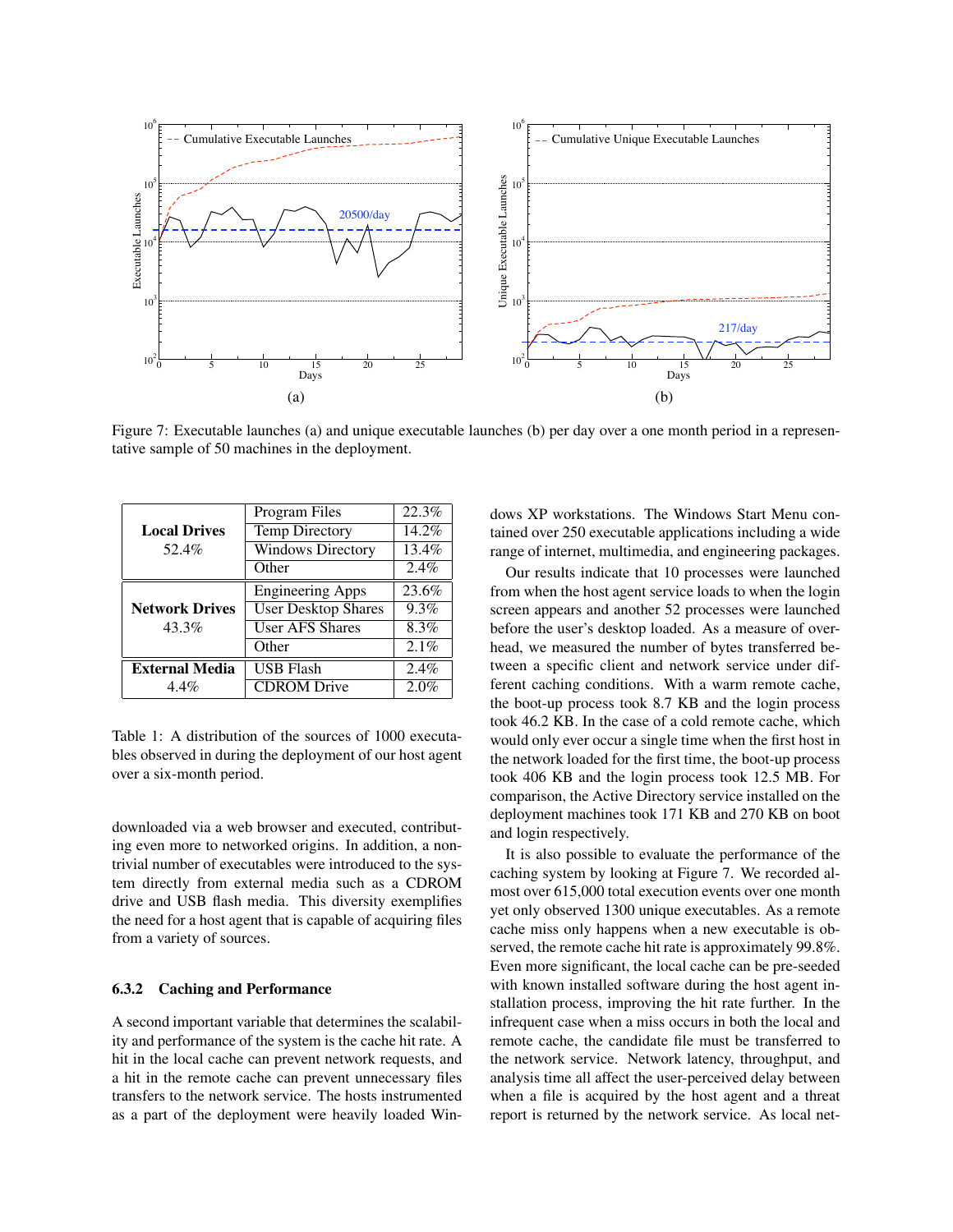works usually have low latencies and high bandwidth, the analysis time of files will often dominate the network latency and throughput delay. The average time for a detection engine to analyze a candidate file in the AML dataset was approximately 1.3 seconds with a standard deviation of 1.8 seconds.

#### 6.3.3 Forensics Case Studies

We review two case studies from the deployment concerning two real-world events that demonstrate the utility of the forensics archive.

Malware Case Study: While running the host agent in transparent mode in the campus deployment, the CloudAV system alerted us to a candidate executable that had been marked as malicious by multiple antivirus engines. It is important to note that this malicious file successfully evaded the local antivirus software (McAfee) that was installed along side our host agent. Immediately, we accessed the management interface to view the forensics information associated with the tracked execution event and runtime behavioral results provided the two behavioral engines employed in our network service.

The initial executable launched by the user was warcraft3keygen.exe, an apparent serial number generator for the game Warcraft 3. This executable was just a bootstrap for the m222.exe executable which was written to the Windows temp directory and subsequently launched via CreateProcess. m222.exe then copied itself to C:\Program Files\Intel\Intel, made itself hidden and read-only, and created a fraudulent Windows service via the Service Control Manager (SCM) called Remote Procedure Call (RPC) MO to launch itself automatically at system startup. Additionally, the malware attempted to contact command and control infrastructure through DNS requests for several names including 50216.ipread.com, but the domains had already been blackholed.

Legitimate Case Study: In another instance, we were alerted to a candidate executable that was flagged as suspicious by several engines. The executable in question was the PsExec utility from SysInternals which allows for remote control and command execution. Given that this utility can be used for both malicious and legitimate purposes, it was worthy of further investigation to determine its origin.

Using the management interface, we were able to immediately drill down to the affected host, user, files, and environment of the suspected event. The PsExec service psexesvc.exe was first launched from the parent process services.exe when an incoming remote execution request arrived from the PsExec client. The next execution event was net.exe with the command line argument localgroup administrators, which results in the listing of all the users in the local administrators group.

Three factors led us to dismiss the event as legitimate. First, the operation performed by the net command was not overtly malicious. Second, the user performing this action was a known network administrator. Lastly, we were able to determine the net.exe executable was identical to the one deployed across all the hosts in the network, ruling out the case where the net.exe program itself may have been a trojaned version. While this event could be seen as a false positive, it is actually an important alert that needs to dealt with by a network administrator. The forensic and historical information provided through the management interface allows these events to be dealt with remotely in an accurate and efficient manner.

# 7 Discussion and Limitations

Moving detection functionality into the network cloud has other technical and practical implications. In this section we attempt to highlight limitations of the proposed model and then describe a few resulting benefits.

# 7.1 User Context and Environment in Detection Engines

One important benefit of running detection engines on end systems is that local context such as user input, network input, operating system state, and the local filesystem are available to aid detection algorithms. For example, many antivirus vendors use behavioral detection routines that monitor running processes to identify misbehaving or potentially malicious programs.

While it is difficult to replicate the entire state of end systems inside the network cloud, there are two general techniques an in-cloud antivirus system can use to provide additional context to detection engines. First, detection engines can open or execute files inside a VM instance. For example, existing antivirus behavioral detection system can be leveraged by opening and running files inside a virtual antivirus detection instance. A second technique is to replicate more of the local end system state in the cloud. For example, when a file is sent to the network service, contextual metadata such as other running processes can be attached to the submission and used to aid detection. However, because complete local state can be quite large, there are many instances where deploying local detection agents may be required to compliment in-cloud detection.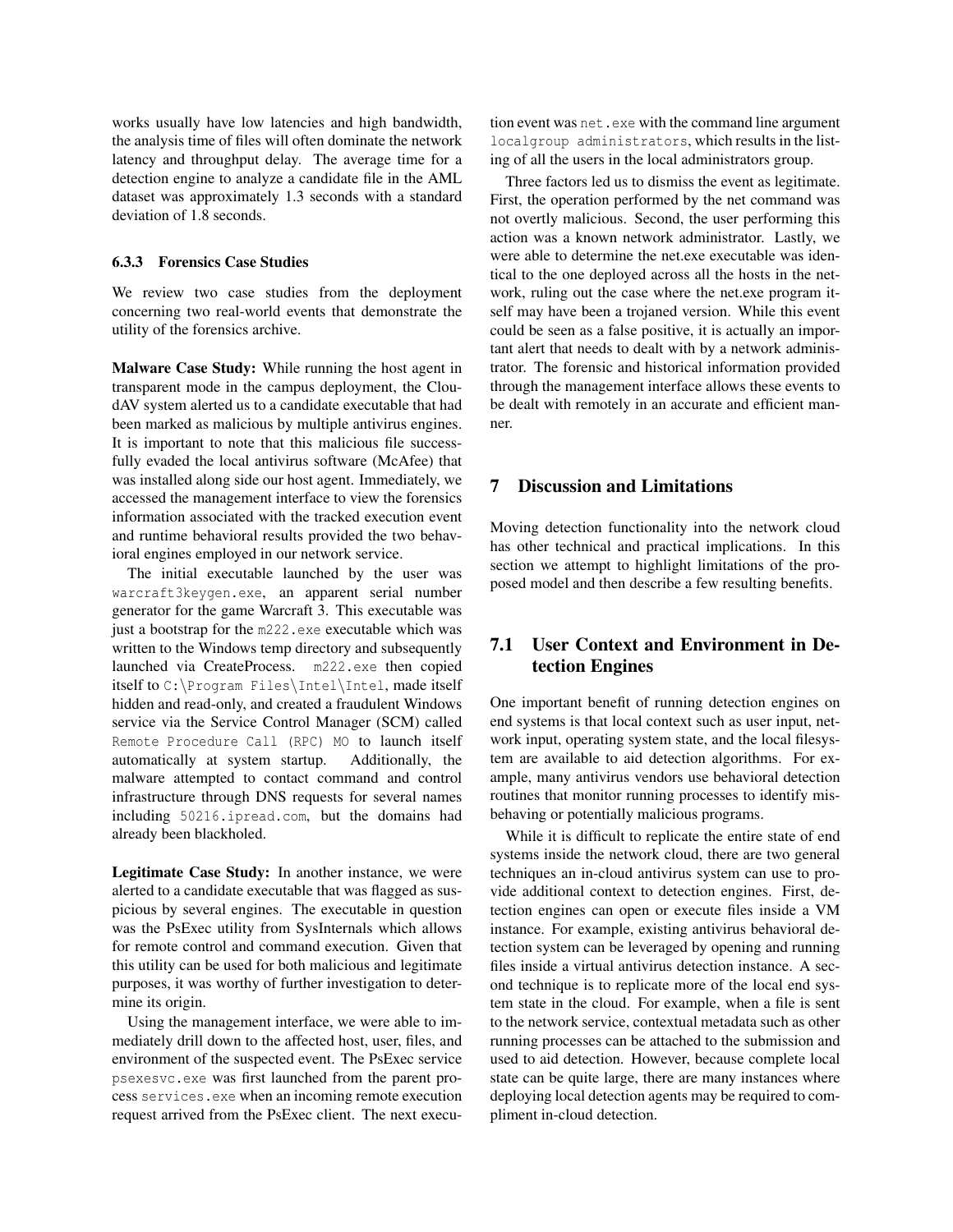#### 7.2 Disconnected Operation

Another challenge with moving detection into the network is that network connectivity is needed to analyze files. An end host participating in the service may enter a disconnected state for many reasons including network outages, mobility constraints, misconfiguration, or denial of service attacks. In such a disconnected state, the host agent may not be able to reach the network service to check the remote cache or to submit new files for analysis. Therefore, in certain scenarios, the end host may be unable to complete its desired operations.

Addressing the issue of disconnected operation is primarily an issue of policy, although the architecture includes technical components that aid in continued protection in a disconnected state. For example, the local caching employed by our host agent effectively allows a disconnected user to access files that have previously been analyzed by the network service. However, for files that have not yet been analyzed, a policy decision is necessary. Security-conscious organizations may select a strict policy requiring that users have network connectivity before accessing new applications, while organizations with less strict security policies may desire more flexibility. As our host agent works together with hostbased antivirus, local antivirus software installed on the end host may provide adequate protection for these environments with more liberal security policies until network access is restored.

#### 7.3 Sources of Malicious Behavior

Malicious code or inputs that cause unwanted program behavior can be present in many places such as in the linking, loading, or running of the initial program instructions, and the reading of input from memory, the filesystem, or the network. For example, some types of malware use external files such as DLLs loaded at runtime to store and later execute malicious code. In addition, recent vulnerabilities in desktop software such as Adobe Acrobat [1] and Microsoft Word [32] have exemplified the threat from documents, multimedia, and other non-executable malcode-bearing file types. Developing a host agent that handles all these different sources of malicious behavior is challenging.

The CloudAV implementation described in this paper focuses on executables, but the host agent can be extended to identify other file types. To explore the challenges of extending the system we modified the host agent to monitor the DLL dependencies for each executable acquired by the host agent. Each dependent DLL of an application is processed similar to the executable itself: the local and remote cache is checked to determine if it has been previously analyzed, and if not, it is trans-

| <b>AV Vendor</b>   | 3 Months | 1 Month   | 1 Week   |
|--------------------|----------|-----------|----------|
| Avast              | $+14.8%$ | $+16.6%$  | $+24.6%$ |
| AVG                | $+5.9\%$ | $+6.8\%$  | $+8.7\%$ |
| <b>BitDefender</b> | $+4.0\%$ | $+5.3\%$  | $+3.1\%$ |
| ClamAV             | $+0.0\%$ | $+0.0\%$  | $+0.0\%$ |
| F-Prot             | $+9.9\%$ | $+15.3%$  | $+12.6%$ |
| F-Secure           | $+7.9\%$ | $+9.3\%$  | $+15.0%$ |
| Kaspersky          | $+1.5\%$ | $+1.9\%$  | $+2.3%$  |
| McAfee             | $+10.6%$ | $+14.0\%$ | $+14.2%$ |
| Symantec           | $+17.8%$ | $+23.0%$  | $+20.6%$ |
| <b>Trend Micro</b> | $+9.8\%$ | $+11.5%$  | $+12.6%$ |

Table 2: The percentage increase in detection coverage obtained when ClamAV, a truly free engine, is added to a deployment with only a single engine.

mitted to the network service for analysis. Extending the host agent further to handle documents would be as simple as instructing the host agent to listen for filesystem events for the desired file types. In fact, the types of files acquired by the host agent could be dynamically configured at a central location by an administrator to adapt to evolving threats.

### 7.4 Detection Engine Licensing

Most of the antivirus and behavioral engines employed in our architecture required paid licenses. Acquiring licenses for all the engines may be infeasible for some organizations. While we have chosen a large number of engines for evaluation and measurement purposes, the full amount may not be necessary to obtain effective protection. As seen in Figure 5, ten engines may not be the most effective price/performance point as diminishing returns are observed as more engines are added.

We currently employ four free engines in our system for which paid licenses were not necessary: AVG, Avast, BitDefender, and ClamAV. Using only these four engines, we are still able to obtain 94.3%, 92.0%, and 88.0% detection coverage over periods of 3 months, 1 month, and 1 week respectively. These detection coverage values for the combined free engines exceed every single vendor in each dataset period.

While the interpretation of the various antivirus licenses is unclear in our architecture, especially with regards to virtualization, it is likely that site-wide licenses would be needed for the "free" engines for a commercial deployment. Even if only one licensed engine is used, our system still maintains the benefits such as forensics and management. As an experiment for this scenario, we measured how much detection coverage would be gained by adding the only truly free (GPL licensed) antivirus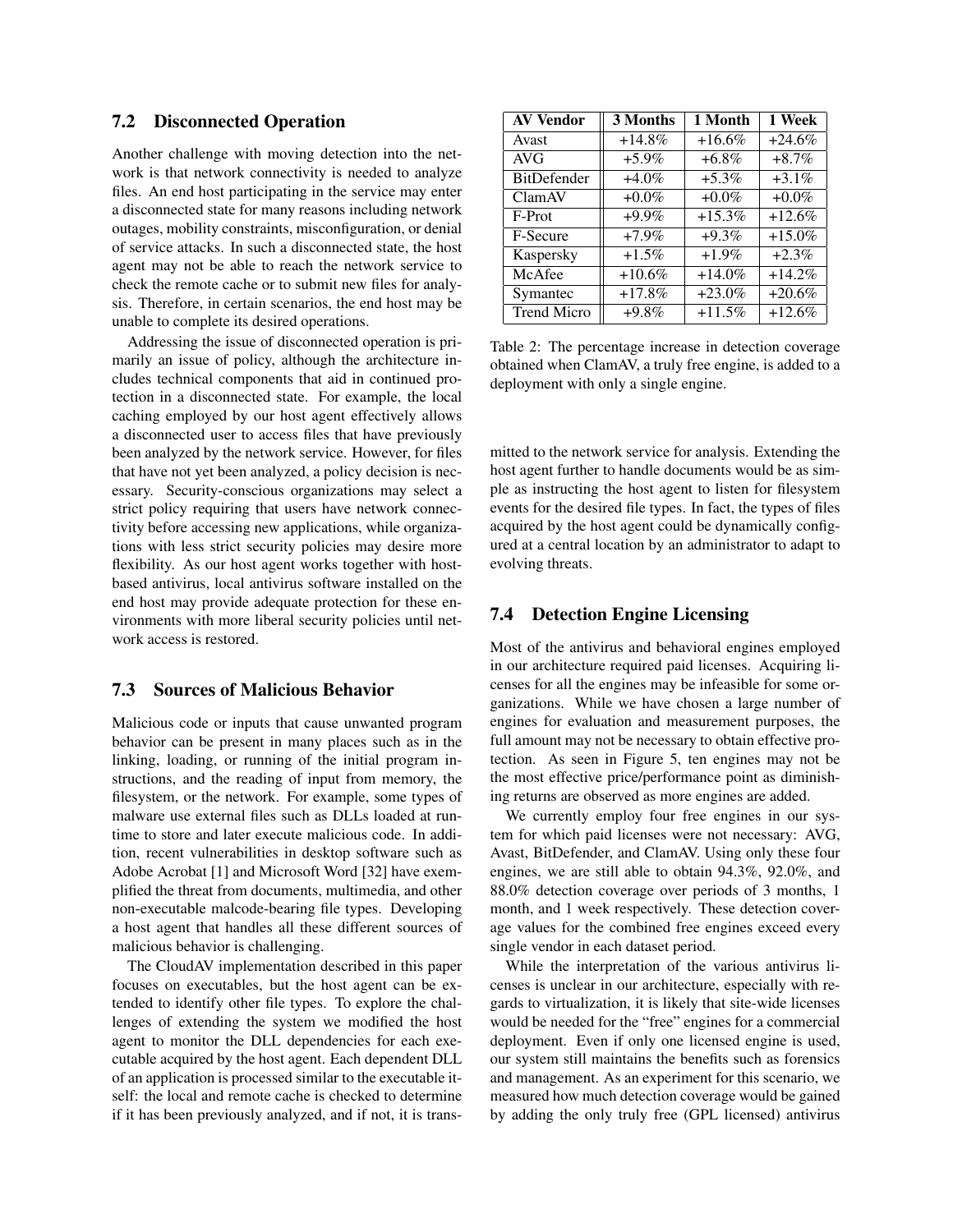product, ClamAV, to an existing system employing only a single engine. Although ClamAV is not an especially effective engine by itself, it can add a significant amount of detection coverage, up to a 25% increase when paired with another engine as seen in Table 2.

### 7.5 Managing False Positives

The use of parallel detection engines has important implications for the management of false positives. While multiple detection engines can increase detection coverage, the number of false positives encountered during normal operation may increase when compared to a single engine. While antivirus vendors try hard to reduce false positives, they can severely impair productivity and take weeks to be corrected by a vendor.

The proposed architecture provides the ability to aggregate results from different detection techniques which enables the unique ability to trade-off detection coverage for false positive resistance. If an administrator wanted maximal detection coverage they could set the aggregation function to declare a candidate file unsafe if *any* detector indicated the file malicious. However, a false positive in any of the detector would cause the aggregator to declare the file unsafe.

In contrast, an administrator more concerned about false positives may set the aggregation function to declare a candidate file unsafe if at least half of the detectors deemed the file malicious. In this way multiple detection engines can be used to reduce the impact of false positives associated with any single engine.

To explore this trade-off, we collected 12 real-world false positives that impact different detectors in CloudAV. These files range from printer drivers to password recovery utilities to self-extracting zip files. We defined a threshold, or confidence index, of the number of engines required to detect a file before deeming it unsafe. For each threshold value, we measured the number of remaining false positives and also the corresponding detection rate of true positives.

The results of this experiment are seen in Table 3. At a threshold of 4 engines, all of the false positives are eliminated while only decreasing the overall detection coverage by less than 4%. As this threshold can be adjusted at any time via the management interface, it can set by an administrator based on the perceived threat model of the network and the actual number of false positives encountered during operation.

A second method of handling false positives is enabled by the centralized management of the network service. In the case of a standard host-based antivirus deployment, encountering a false positive may mean weeks of delay and loss of productivity while the antivirus vendor analyzes the false positive and releases an updated signature

| <b>Threshold</b> | <b>False Positives</b> | <b>Detection</b> |
|------------------|------------------------|------------------|
|                  |                        | 97.7%            |
|                  |                        | 96.3%            |
|                  |                        | 95.2%            |
|                  |                        | $93.9\%$         |

Table 3: The number of false positives observed at each engine threshold and the associated detection coverage over the full malware dataset.

set to all affected clients. In the network-based architecture, the false positive can be added to a network-wide whitelist through the management interface in a matter of minutes by a local administrator. This whitelist management allows administrators to alleviate the pain of false positives and empowers them to cut out the antivirus vendor middle-man and make more informed and rapid decisions about threats on their network.

### 7.6 Breaking Free of Vendor Lock-in

Finally, a serious issue associated with extensive deployments of host-based antivirus in a large enterprise or organizational network is vendor lock-in. Once a particular vendor has been selected through an organization's evaluation process and software is deployed to all departments, it is often hard to switch to a new vendor at a later point due to technical, management, and bureaucratic issues. In reality, organizations may wish to switch antivirus vendors for a number of reasons such as increased detection coverage, decreased licensing costs, or integration with network management devices.

The proposed antivirus architecture is innately vendorneutral as it separates the acquisition of candidate files on the end host from the actual analysis and detection process performed in the network service. Therefore, even if only one detection engine is employed in the network service, a network administrator can easily replace it with another vendor's offering if so desired, without an upheaval of existing infrastructure.

# 8 Conclusion

To address the ever-growing sophistication and threat of modern malicious software, we have proposed a new model for antivirus deployment by providing antivirus functionality as a network service using N-version protection. This novel paradigm provides significant advantages over traditional host-based antivirus including better detection of malicious software, enhanced forensics capabilities, retrospective detection, and improved deployability and management. Using a production implementation and real-world deployment of the CloudAV